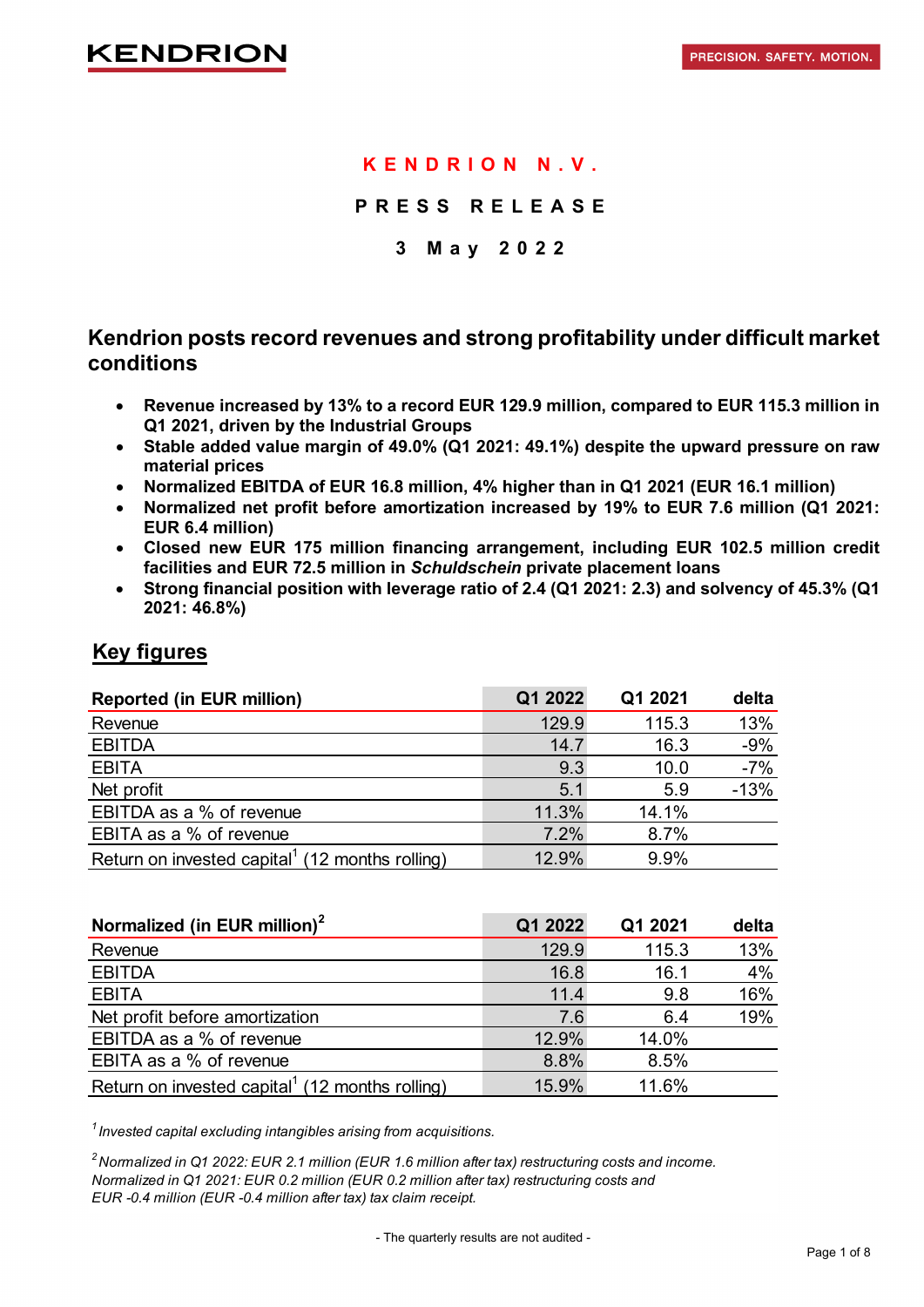#### **Joep van Beurden, Kendrion CEO:**

*"We delivered a strong first quarter under difficult economic circumstances. Group revenue grew by 13% compared to a strong Q1 2021, reaching a record level of EUR 129.9 million. On a normalized basis we grew our EBITDA by 4% and net profit before amortization by 19%. I am proud of this achievement given the combination of macroeconomic uncertainty, supply chain volatility, high inflation, and restrictive COVID measures affecting our operations in China.* 

*While this year started with a certain degree of optimism, the Russia-Ukraine conflict, and the ongoing impact of the COVID pandemic, particularly in China, have caused economic uncertainty and volatility.*

*As a global company, focused on delivering smart actuator products that support the broad energy transition towards cleaner forms of energy, we benefited from the continued strong demand for products related to energy transition, especially in the Industrial Groups. Here, our revenue increased by 28% compared to a year ago. Automotive revenue was flat.* 

*Demand for industrial brakes continues to be strong in all segments and across all regions, driven by the accelerating electrification. In Industrial Actuators and Controls our business development efforts in recent years are beginning to pay off. Demand for new products such as rotary locks for industrial washing machines and inductive heating for industrial baking is increasing. Recently acquired electronics and embedded systems specialists 3T performed well, and we have started recruiting software and electronics engineers for our Automotive Group. To accommodate anticipated FTE growth at 3T, we are opening an office at the High-Tech Campus in Eindhoven per 1 July 2022.*

*In Automotive, the market continues to be difficult, driven by ongoing semiconductor shortages, demand volatility and high inflation in raw materials. European car production declined with 18% year-over-year. Despite these challenges, we protected our added-value margin and delivered revenues in line with Q1 2021.*

*The growth opportunity for products supporting the global push towards electrification and cleaner energy is not affected by the current economic situation. We expect this energy transition to continue to drive business opportunities in all three Business Groups. While we believe that the economic environment will remain unpredictable for the foreseeable future, we reiterate our medium-term financial targets: 5% organic growth between 2019 and 2025, an EBITDA of at least 15% in 2025 and an ROIC of at least 25% in 2025."*

#### **Progress on strategy**

Over the years, product development decisions and acquisitions have transformed Kendrion into a global and innovative company, focused on the delivery of actuator products that support the move from oil, natural gas, and coal towards cleaner forms of energy. Kendrion operates in three Business Groups: Industrial Brakes (IB), Industrial Actuators and Controls (IAC) and Automotive Group (AG). IB and AG, as well as China, focus on organic growth. In IAC, the emphasis lies on profitability and cash generation.

At the start of 2022, the COVID pandemic appeared to be entering a more predictable phase. Lockdowns eased and consumer demand increased. Demand for our industrial products was strong and a backlog in the production of passenger cars seemed to promise a potential upturn in automotive. Reality turned out to be different as the Russia-Ukraine conflict and COVID outbreaks in China caused additional economic uncertainty. Despite these challenges, Kendrion delivered good results thanks to a continued strong demand for our industrial products, especially those related to the energy transition.

The construction of our new 28,000 m<sup>2</sup> manufacturing facility in Suzhou's renowned Industrial Park in China has been delayed due to new COVID outbreaks. We expect to start production in the new facility early in 2023.

- The quarterly results are not audited -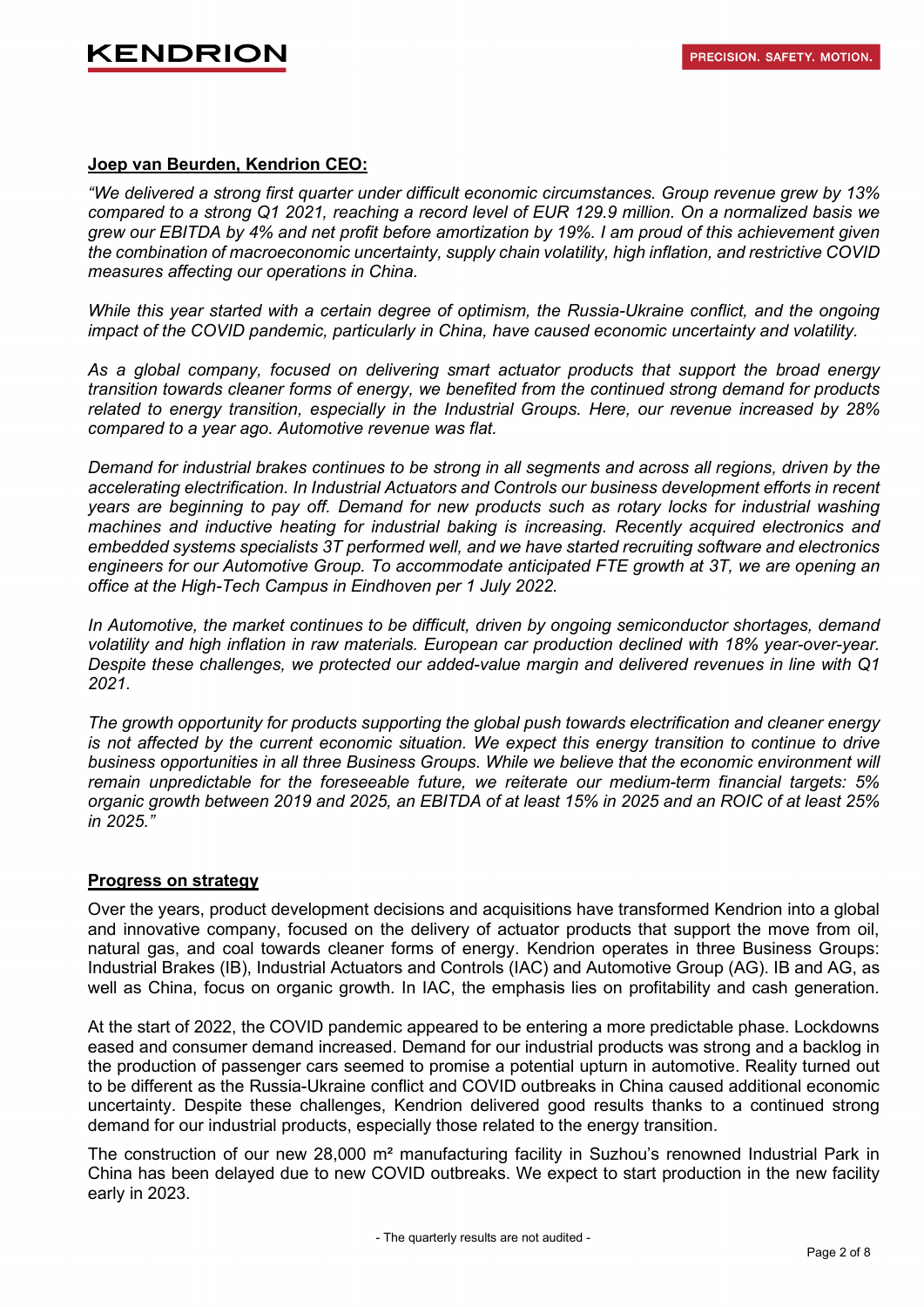As the global energy transition continues to accelerate, we see additional opportunities for organic growth in all three Business Groups, despite the current economic uncertainties. In the remaining quarters, we will continue to protect our added-value margin and focus on securing the necessary raw materials with a view to leveraging our strong position in segments related to electrification and other forms of clean energy.

#### **Financial review**

#### **Revenue**

In the first quarter of 2022, we continued to drive organic growth with our focus on the energy transition, resulting in record revenues of EUR 129.9 million, up 13% compared to the first quarter last year (EUR 115.3 million). 3T contributed 3% to our revenue growth, while currency translation effects positively influenced our revenue by 1.5%. Inflation affected our first quarter revenue and represented approximately 50% of the organic revenue growth. The volume growth was driven entirely by the Industrial Groups.

Revenues in IB continued its strong growth momentum and increased by 24%. Revenue pressure in China, which was affected by COVID-19 restrictions, particularly in Shanghai, was more than offset by strong growth in Europe and the US. IAC saw a 34% growth in nominal revenues with strong and widespread demand across its segments. IAC's revenue growth was 22% excluding the contribution of 3T.

Revenue in the Automotive Group decreased by 1% due to a drop in car production. The Russia-Ukraine conflict forced some European manufacturers to temporarily stop production. Car production was particularly weak in Europe where it declined by 18% according to analysts.

#### **Results**

Normalized operating result before depreciation and amortization (EBITDA) came in at EUR 16.8 million, 4% higher than in the same period last year (EUR 16.1 million). Profitability as a percentage of revenue was affected by the passing on of higher input prices. This caused around half of the 100 basis points to decrease our EBITDA margin to 13.0% in the first quarter. The added-value margin fell by 10 basis points to 49.0%, as increased sales prices and the higher comparative share of Industrial revenue compensated for the further increased input prices. Staff and other operating expenses increased by 9% on an organic basis and represented 36.4% of revenue (Q1 2021: 36.1%). Higher energy costs and high labor costs because of ongoing order volatility affected our operational leverage in the first quarter. Depreciation charges dropped by EUR 0.9 million to EUR 5.4 million in the first quarter of 2022, leading to a normalized EBITA of EUR 11.4 million, 16% above the EBITA of EUR 9.8 million in Q1 2021.

The effective tax rate on normalized income in Q1 2022 was 27.3% (Q1 2021: 30.7%). Net finance costs were EUR 1.0 million, EUR 0.3 million higher than in Q1 2021, affected by realized and unrealized currency gains. Normalized net profit before amortization charges arising from acquisitions increased to EUR 7.6 million, up 19% compared to last year.

EUR 2.1 million (net of tax EUR 1.6 million) in net costs were normalized in the first quarter and related mainly to a EUR 0.4 million gain on the sale of our building in the UK and expected closure costs of the Automotive manufacturing location in Eibiswald, Austria. The closure was announced in 2020 and is expected to be finalized in 2022. Reported net profit came in at EUR 5.1 million (Q1 2021: EUR 5.9 million).

#### **Financial position**

Total net debt including IFRS 16 lease liabilities increased to EUR 137.0 million, compared with EUR 130.6 million at year end 2021. The debt increase was caused by the traditional seasonal effects (increased working capital following higher activity levels) in Q1 compared to Q4 2021.

First quarter free cash flow amounted to EUR 6.0 million negative, compared to EUR 5.4 million negative over the same period last year. The leverage ratio based on total net debt divided by 12 months rolling EBITDA was 2.4 (Q1 2021: 2.3), well below the financial covenant of 3.25.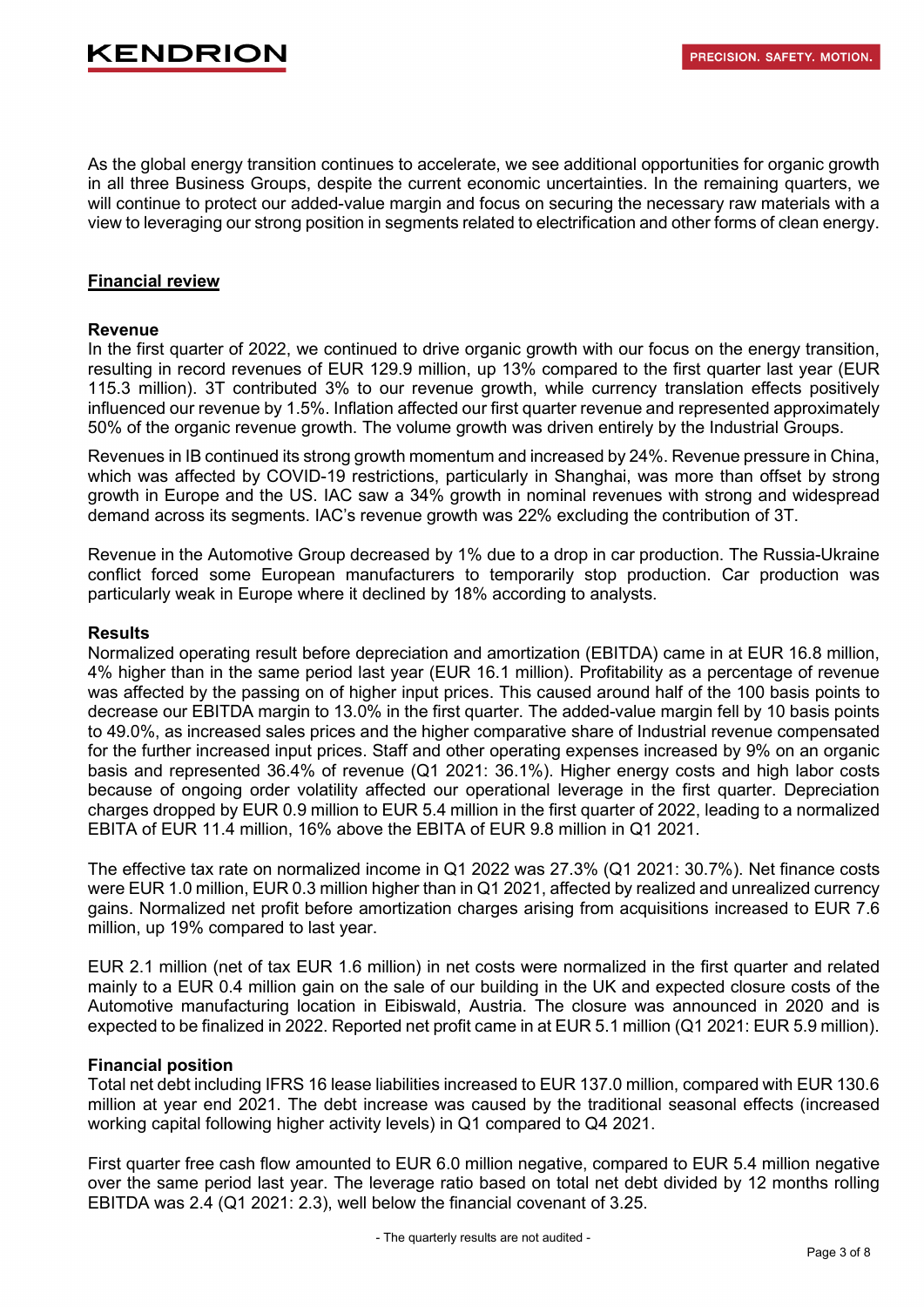Capital investments amounted to EUR 7.4 million, compared to EUR 5.1 million in the first quarter of 2021 and ahead of the depreciation level of EUR 5.4 million. EUR 2.2 million related to the construction of the new production facility in Suzhou, China. Kendrion's solvency ratio remained strong at 45.3% at the end of March 2022 (46.8% at the end of March 2021).

Kendrion secured a financing arrangement of in total EUR 175 million to refinance its existing EUR 162.5 million credit facilities. The refinancing comprises a EUR 72.5 million transaction in the *Schuldschein* private placement market and a revolving facility agreement of EUR 102.5 million with ING Bank and HSBC. The revolving credit facility has a maturity of 3 years with two one-year extension options, while the *Schuldschein* exists of a EUR 52.5 million loan maturing in 5 years and EUR 20 million maturing in 3 years. Both instruments are sustainability linked based on Kendrion's sustainability rating by EcoVadis. With the refinancing transaction, Kendrion has extended its debt maturity profile at competitive terms. Financial covenants remained unchanged with a leverage ratio coverage of 3.25.

#### **Number of employees**

The total number of employees (in FTE's) was 2.716, compared to 2.728 at year end 2021 and 2.531 at the end of Q1 2021. The increase compared to the same time last year can be attributed to the addition of 3T employees and new hires in the Industrial Groups to accommodate growth. The total FTE number includes 173 temporary employees, compared to 181 at the end of Q1 2021.

#### **Outlook**

We expect the economic climate to continue to be unpredictable for the foreseeable future**.** Irrespective of the economic climate we see substantial opportunity for growth with products that help advance the global transition towards electrification and clean energy.

Our balanced product portfolio supports this transition, without being dependent on any specific vertical or market segment. Our products include brakes for wind power, robotics, automated warehouses, inductive heating technology, circuit breakers for electricity distribution stations and sound actuators for electrical vehicles. In all our Business Groups, and in China, the broad push towards electrification has determined our product development and strategic decisions over the past couple of years and will continue to do so.

We are confident that our strong position in the growth markets of Industrial Brakes, and selected segments of Industrial Actuators and Controls, Automotive and China will help deliver our medium-term financial targets of on average 5% organic growth per year between 2019 and 2025, an EBITDA of at least 15% in 2025 and an ROIC of at least 25% in 2025.

#### **Analysts' call Q1 results 2022**

Kendrion CEO Joep van Beurden and CFO Jeroen Hemmen will present the results today, 3 May 2022, at 11:00 a.m. CET via an analysts' conference call.

#### **Capital Markets Day**

Kendrion will hold a Capital Markets Day for analysts, investors and shareholders following the publication date of the half-year results on Thursday, 8 September 2022, at 11.00 a.m. CET in Amsterdam. More details and an official invitation will follow in due course.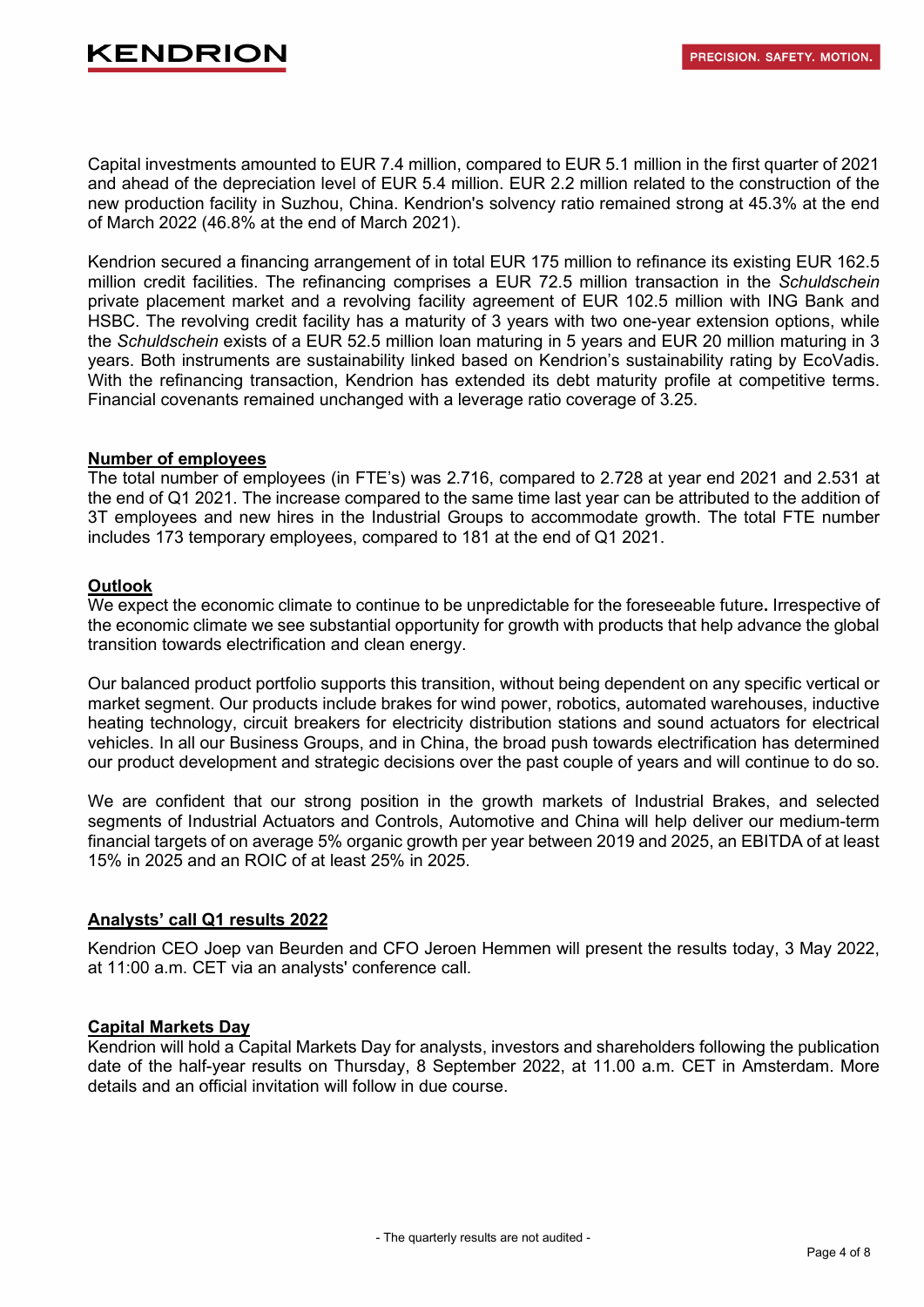

#### **About Kendrion N.V.**

Kendrion designs, manufactures, and delivers intelligent actuators that help advance the global push towards electrification and sustainable energy. Today, our compact and connected actuators can be found in wind power, robots, factory automation, electric vehicles, energy distribution and industrial heating processes, where they support our OEM customers around the world to transition to safer and cleaner forms of energy.

As a technology pioneer and innovator, building on a foundation of over 100 years of experience, we are driven by a desire to explore creative solutions for the engineering challenges of tomorrow. We take broad responsibility for how we source, manufacture, and conduct business. Sustainable business practices are integrated in our processes and embedded in our culture. Rooted in Germany, headquartered in the Netherlands, and listed on the Amsterdam stock exchange, our footprint extends across Europe to the Americas and Asia.

Amsterdam, 3 May 2022

The Executive Board

#### **For more information, please contact:**

Kendrion N.V. Mr. Joep van Beurden Chief Executive Officer Tel: +31 6 8330 1112 Email: [IR@kendrion.com](mailto:IR@kendrion.com) Website: [www.kendrion.com](http://www.kendrion.com/)

#### **Annexes**

- 1. Consolidated statement of comprehensive income
- 2. Consolidated statement of financial position
- 3. Financial calendar 2022 2023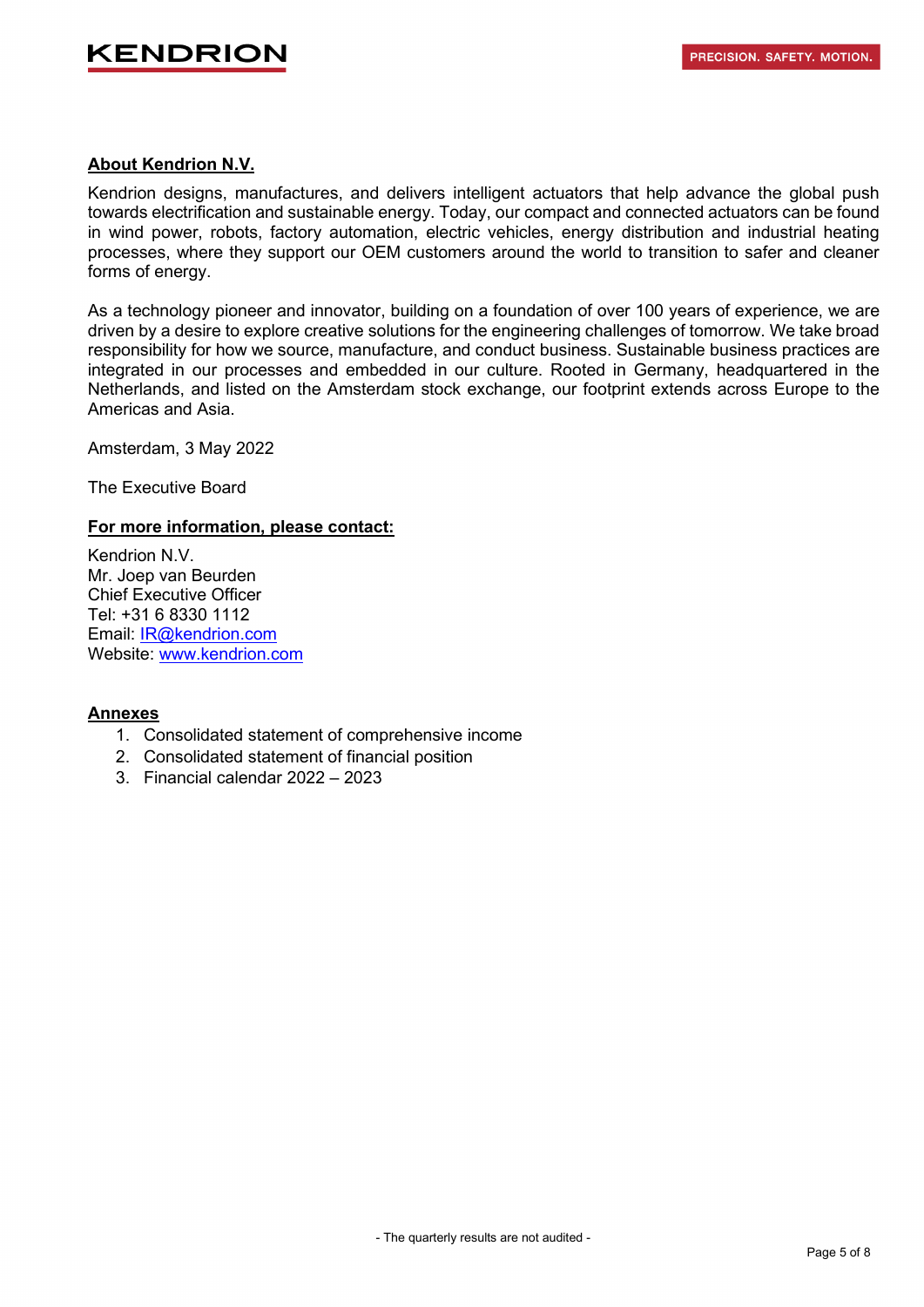### **Annex 1 - Consolidated statement of comprehensive income**

| (EUR million)                                                       | Q <sub>1</sub><br>2022 | Q1<br>2021 | full year<br>2021 |
|---------------------------------------------------------------------|------------------------|------------|-------------------|
| Revenue                                                             | 129.9                  | 115.3      | 464.0             |
| Other income                                                        | 0.5                    | 0.0        | 0.2               |
| Total revenue and other income                                      | 130.4                  | 115.3      | 464.2             |
| Changes in inventories of finished goods and work in progress       | (0.8)                  | (2.3)      | (3.5)             |
| Raw materials and subcontracted work                                | 66.6                   | 59.8       | 241.9             |
| Staff costs                                                         | 39.6                   | 33.5       | 138.1             |
| Depreciation and amortization                                       | 6.6                    | 7.2        | 27.8              |
| Other operating expenses                                            | 10.3                   | 8.0        | 36.0              |
| Result before net finance costs                                     | 8.1                    | 9.1        | 23.9              |
| Finance income                                                      | 0.0                    | 0.0        | 0.0               |
| Finance expense                                                     | (1.0)                  | (0.7)      | (3.7)             |
| Share profit or loss of an associate                                |                        |            | (0.1)             |
| Profit before income tax                                            | 7.1                    | 8.4        | 20.1              |
| Income tax expense                                                  | (2.0)                  | (2.5)      | (5.7)             |
| Profit for the period                                               | 5.1                    | 5.9        | 14.4              |
| Basic earnings per share (EUR), based on weighted average           | 0.35                   | 0.40       | 0.97              |
| Basic earnings per share (EUR), based on weighted average (diluted) | 0.35                   | 0.40       | 0.97              |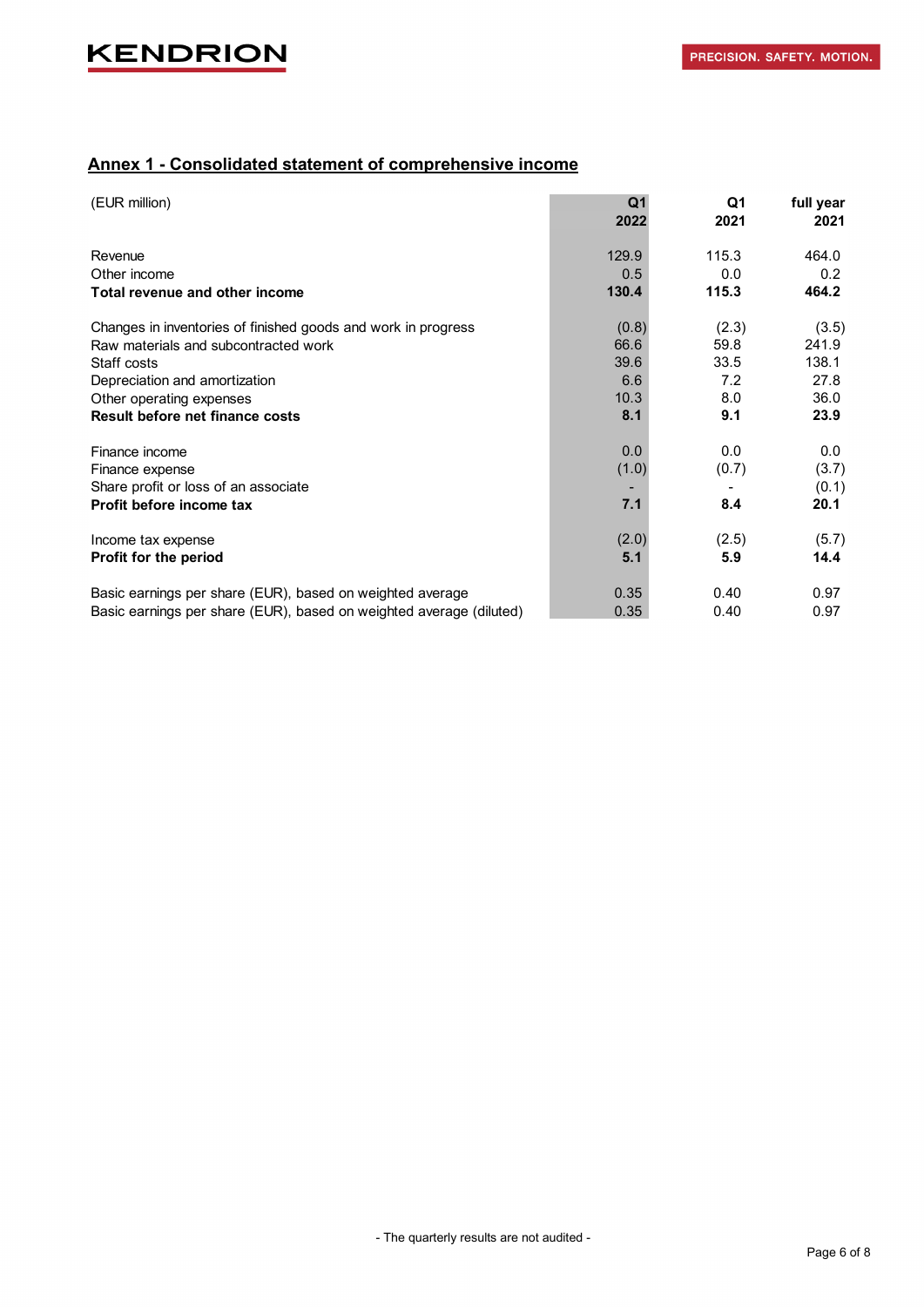## **Annex 2 - Consolidated statement of financial position**

| (EUR million)                            | 31 March<br>2022 | 31 March<br>2021 | 31 Dec.<br>2021 |
|------------------------------------------|------------------|------------------|-----------------|
| <b>Assets</b>                            |                  |                  |                 |
| <b>Non-current assets</b>                |                  |                  |                 |
| Property, plant and equipment            | 123.8            | 118.9            | 121.9           |
| Intangible assets                        | 183.4            | 158.0            | 183.4           |
| Other investments, including derivatives | 0.4              | 3.0              | 0.4             |
| Deferred tax assets                      | 18.7             | 18.6             | 18.3            |
| Contract costs                           | 0.4              | 0.6              | 0.5             |
| <b>Total non-current assets</b>          | 326.7            | 299.1            | 324.5           |
| <b>Current assets</b>                    |                  |                  |                 |
| Inventories                              | 87.7             | 67.5             | 79.7            |
| Current tax assets                       | 2.8              | 1.3              | 2.7             |
| Trade and other receivables              | 77.3             | 70.7             | 65.3            |
| Cash and cash equivalents                | 13.9             | 14.7             | 18.6            |
| <b>Total current assets</b>              | 181.7            | 154.2            | 166.3           |
| <b>Total assets</b>                      | 508.4            | 453.3            | 490.8           |
| <b>Equity and liabilities</b>            |                  |                  |                 |
| <b>Equity</b>                            |                  |                  |                 |
| Share capital                            | 29.9             | 29.9             | 29.9            |
| Share premium                            | 45.8             | 51.7             | 45.8            |
| <b>Reserves</b>                          | 149.6            | 124.8            | 132.9           |
| Retained earnings                        | 5.1              | 5.9              | 14.4            |
| <b>Total equity</b>                      | 230.4            | 212.3            | 223.0           |
| <b>Liabilities</b>                       |                  |                  |                 |
| Loans and borrowings                     | 140.6            | 113.9            | 136.4           |
| Employee benefits                        | 13.8             | 15.1             | 14.0            |
| Deferred tax liabilities                 | 17.4             | 15.8             | 17.7            |
| Provisions                               | 0.9              | 0.7              | 0.9             |
| <b>Total non-current liabilities</b>     | 172.7            | 145.5            | 169.0           |
| Bank overdraft                           | 4.0              | 3.4              | 6.1             |
| Loans and borrowings                     | 6.3              | 7.1              | 6.7             |
| Provisions                               | 2.9              | 1.3              | 1.2             |
| <b>Current tax liabilities</b>           | 7.8              | 6.0              | 6.0             |
| <b>Contract liabilities</b>              | 4.5              | 5.8              | 4.5             |
| Trade and other payables                 | 79.8             | 71.9             | 74.3            |
| <b>Total current liabilities</b>         | 105.3            | 95.5             | 98.8            |
| <b>Total liabilities</b>                 | 278.0            | 241.0            | 267.8           |
| <b>Total equity and liabilities</b>      | 508.4            | 453.3            | 490.8           |